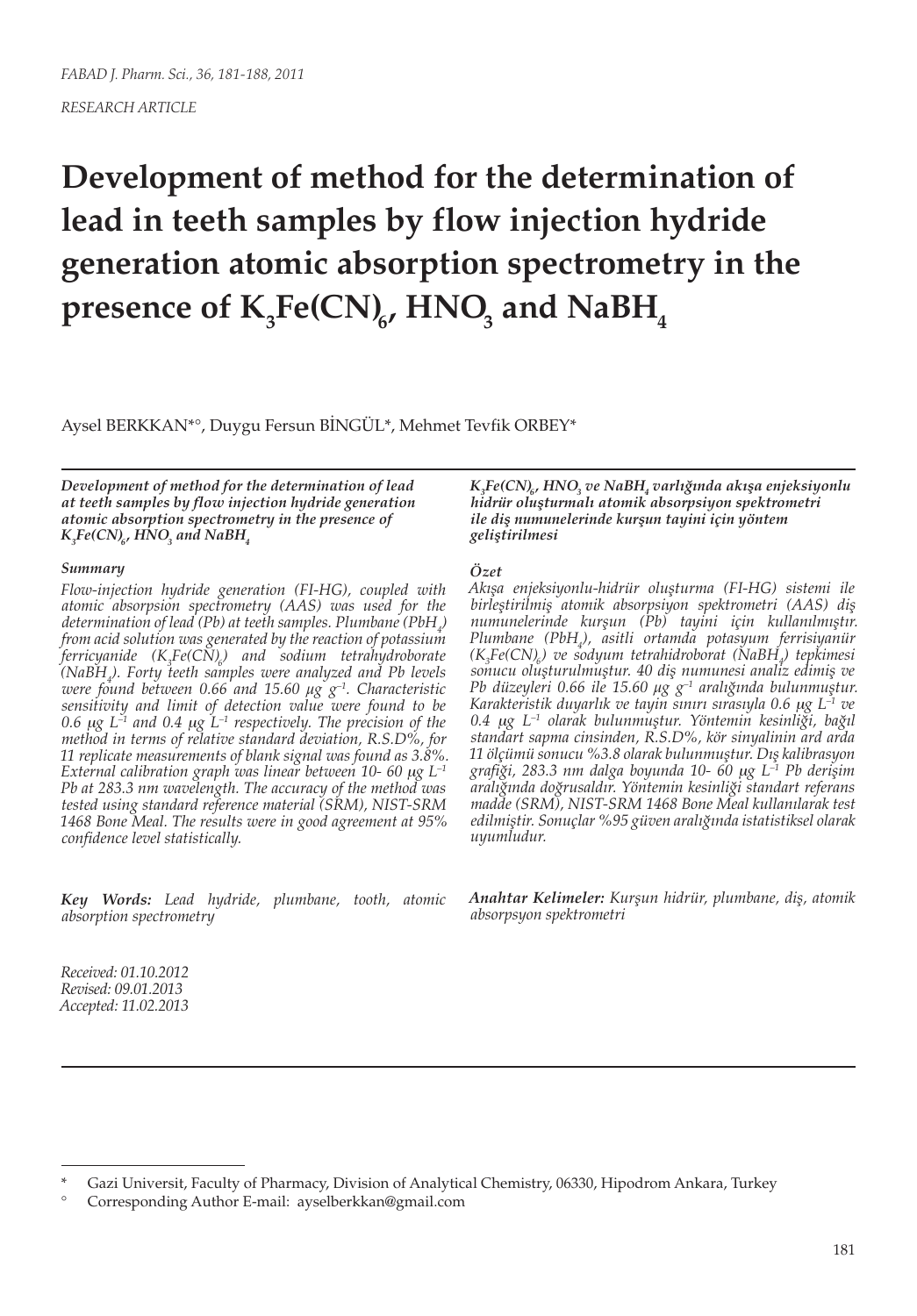# **INTRODUCTION**

Some elements like iron, copper, zinc, manganese, cobalt, nickel, selenium, and fluorine are considered essential elements for life. Few elements, such as arsenic, cadmium, mercury and lead are present in human body due to the environmental pollution (1,2). Some of these elements are natural component of soil, water, vegetation, and air (3,4). Increasing environmental pollution has given rise to concern about the accumulation of elements in human body. Lead is the one of these elements known to be poison (4,5), which has severe effects upon the central nervous system, particularly upon children (3,6). Lead is absorbed into the bloodstream, from where, especially in the case of inorganic lead, it is distributed to soft tissue or calcified tissues like bones and teeth (95% in bones and teeth) for a long period of time (4,7). So trace or ultra trace determination of lead in various biological samples continues to be a focus of interest.

Tooth is a biological material which is classified as "hard tissue" like bone (1,2). The pretreatment procedures for hard tissues are more complicated than soft tissues (e.g organs) or biological fluids (e.g blood, urine, sweat). Pretreatment procedures (washing, drying, homogenization, filtration, centrifugation, digestion etc.) vary according to the nature of the samples, analysis method, the elements to be determined and their concentration levels prior to other processing and detection (8). For example, analytes are extracted from the solid biological matrix in the form of solution using ultrasonic leaching in dilute acidic solutions (9,10) microwave-assisted in wet digestion (11,12) or heat (13). Efficient decomposition of the biological material is required in order to attain suitable recovery. This is carried out by digestion with  $\rm HNO_{3}/$ HF (14),  $HNO_3(11)$  or  $HNO_3/H_2O_2$  (12,15) to release the total element from the biological sample. Analysis method has to be chosen according to the elements to be determined and concentration of elements.

Hydride generation (HG) is one of the most popular sample introduction technique with excellent matrix separation capability (16,17). It can be applied for the determination of elements (e.g As, Sb, Bi, Pb, Sn, Se, Ge, and Te) that form relatively stable and volatile hydride (8,16).

The limited sample amount of many biological materials is an important problem for researchers to develop analytical procedures (8). Flow injection (FI) system reduced the sample and reagent consumption. Moreover all manipulations are done automatically in an enclosed environment, thus the risk of sample contamination are minimized (8).

Atomic spectrometry is the most commonly used method to determine trace elements and generally requires the analyte to be in solution. Coupling flow injection with HG-AAS for the determination of hydride forming elements in a variety of samples offers number of advantages (16). The direct transfer of the volatile species to any atomizer (quartz, metallic or graphite tube) improves the sensitivity (8,16). The other advantages of generation of volatile species are low cost and detection limit, efficient separation of the analyte from the matrix, good precision and high sample throughput (16). Seperation of analyte from the matrix results in reducing the matrix related interferences and higher efficiency in sample introduction as compared with conventional nebulization (18).

Atomic absorption spectrometry can be coupled with HG which is one of the most sensitive technique for the determination of lead at trace levels (19). Lead is one of the hydride forming element but hydride generation yield and thermal stability are low when compared with other hydride forming elements (20,21). Generation of lead hydride depends largely on the experimental conditions, and on the nature of the acids and oxidizing agents used. However, it has been demonstrated that the use of acidic oxidizing media increases the reaction rate and sensitivity (22). Most common oxidizing agents used in presence of various organic (lactic (22), tartaric (23), malic (24) and oxalic (25), citric (26) and acetic (26) and mineral acids (HCl (27),  $HNO_3(26)$ , HClO<sub>4</sub>(28), and H<sub>2</sub>SO<sub>4</sub>(28)) are hydrogen peroxide (29), ammonium or sodium peroxodisulphate (24), potassium dichromate (22) and potassium ferricyanide (14, 27, 30). Highest sensitivity has been reported with a relatively mild oxidant such as  $K_3Fe(CN)_{6}$  which presumably oxidize the lead to the +4 state (27). Generation of plumbane with a mixture of potassium ferricyanide, sodium tetrahydroborate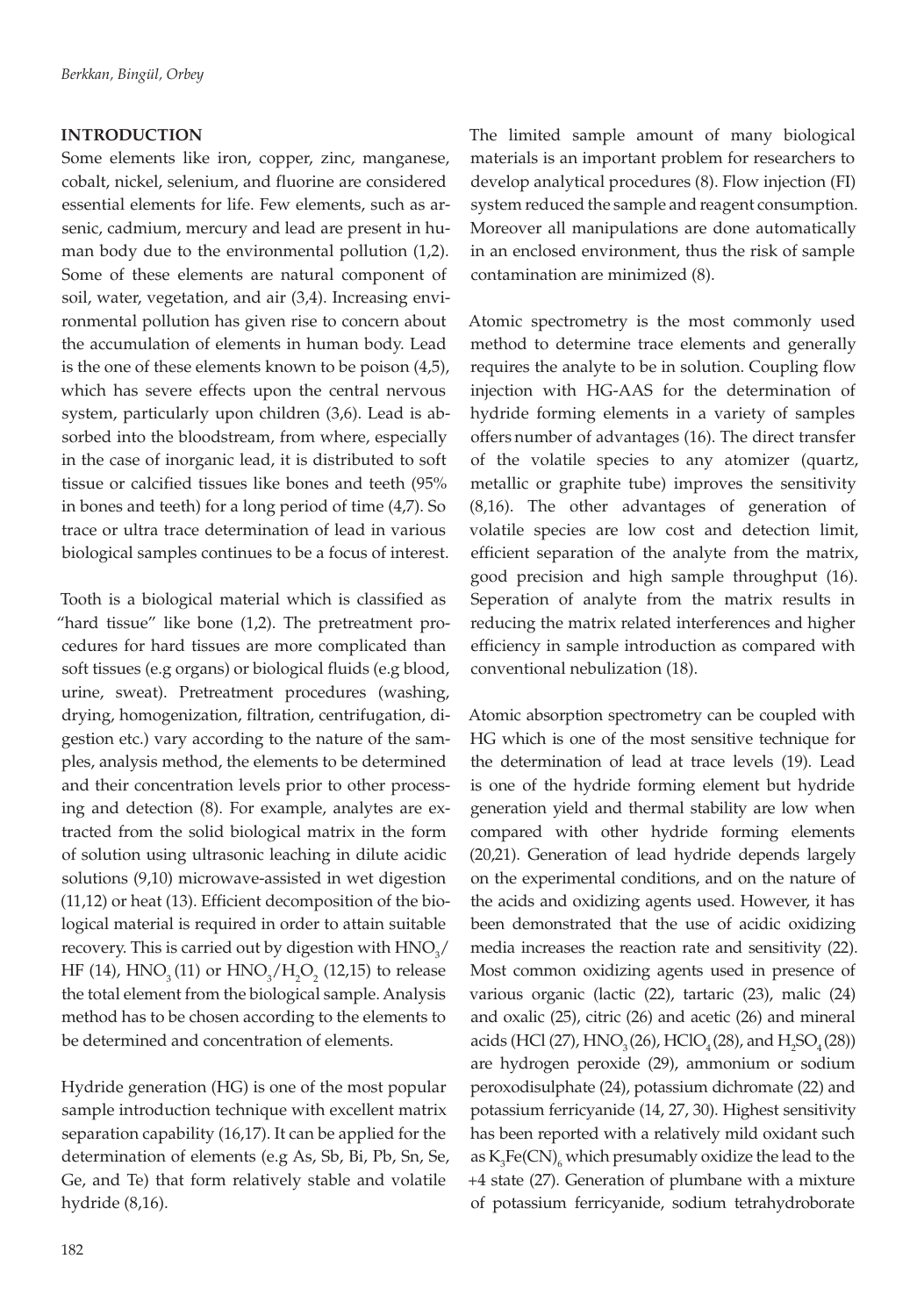and hydrochloric or nitric acid  $(BH_4^- + 3H_2O + Pb$  $(IV) \rightarrow H_3BO_3 + 3H^+ + PbH_4$ ) has been successfully applied to the determination of Pb in various samples, including calcium matrices (20,27), urine (31), dialysis concentrates (30), geochemical deposits and paint (32).

The aim of our work is to develop and verify a method for the determination of lead at teeth samples using flow injection hydride generation atomic absorption spectrometry (FI-HG-AAS) in the presence of  $K_3Fe(CN)_{6'}$  HNO<sub>3</sub> and NaBH<sub>4</sub> reagents. Since the analyte is efficiently separated from biological matrix by hydride generation, matrix related interferences are eliminated.

## **MATERIALS AND METHODS**

## **Reagents and equipment**

All chemicals used were of analytical-reagent grade. Deionized water (18 M $\Omega$ cm) from a Milli-Q water purification system (Millipore, Milford) was used to prepare all solutions. Laboratory glassware was kept overnight in a 10% (v  $v^{-1}$ ) nitric acid (HNO<sub>3</sub>) solution. Afterwards it was rinsed thoroughly with deionised water. Each tooth sample was digested with HNO<sub>3</sub> (Merck) in Teflon beaker by open wet digestion separately. All working standard solutions of lead were prepared freshly by appropriate dilutions of  $1000$  mg  $L^{-1}$  stock lead solution (Fisher Scientific, UK). NaBH<sub>4</sub> (Aldrich) was used as reducing agent at the concentration of 1.5% (m  $v^{-1}$ ) including 0.5% (m v–1) sodium hydroxide (NaOH) (Merck). Standards and sample solutions were prepared in 2.5% (m  $(v^{-1})$   $K_{3}Fe(CN)_{6}$  (Merck) including 0.2 mol  $L^{-1}$   $HNO_{3}$ (Merck).

## **Instrumentation**

ATI-UNICAM 939 atomic absorption spectrometer coupled with a hydride generation system and a flame heated quartz T-tube, as atomizer, was used throughout the experiments. Unicam data coded lead hollow cathode lamp was employed at 283.3 nm, with 7.5 mA and 0.5 nm spectral band pass. Deuterium background correction was used.

Three channels ALITEA VS-3 midi peristaltic pump, Tygon peristaltic pump tubing (1.8 mm i.d), Rheodyne Model 5020 injection valve with 750 mL



**Figure 1.** Flow injection manifold for the determination of lead using FI-HG-AAS

injection loop were used in flow injection system to pump the carrier, reducing and sample solutions. A standard U-Type gas-liquid separator of UNICAM VP 90 vapour system was used for the gas liquid separation. Nitrogen was used as carrier gas to sweep out the lead hydride to the atomiser. The quartz atomizer was 13 cm in length with a 10 mm i.d.; the T-connection was 8 cm in length with 4 mm i.d. The flow injection manifold is shown in Figure 1.

OHAUS analytical balance, Nüve MK418 electrical heating, Eppendorf research micropipettes were used for this study.

#### **Preparation of tooth sample**

During the sample preparation of teeth following procedure was used. First of all; each tooth sample was cleaned individually by the method proposed by Delves *et al.* (33) then was soaked overnight in a 5.0 mL  $10\%$  (v v<sup>-1</sup>) solution of hydrogen peroxide  $(H_2O_2)$  in polyetilene tubes and then rinsed six times with deionised water. Teeth were kept in acetone for 30 min for defatting and then rinsed six times with deionised water then dried in an oven at 45 ° C for 24 hours (33). When the samples cool down to room temperature, each teeth was weighted into Teflon beaker and dissolved in  $2-7$  mL concentrated  $HNO<sub>2</sub>$ on a hot plate (34). Amounts of  $HNO<sub>3</sub>$  used to digest tooth with respect to their weights were given in Table 1. The digested samples were heated up to dryness and the residues dissolved in 5 mL of 0.7- 2.9 mol  $L^{-1}$  HNO<sub>3</sub> according to their weights and they were diluted to 10 mL. Then,  $HNO<sub>3</sub>$  and  $K<sub>3</sub>Fe(CN)<sub>6</sub>$ concentrations of each samples were adjusted to 0.2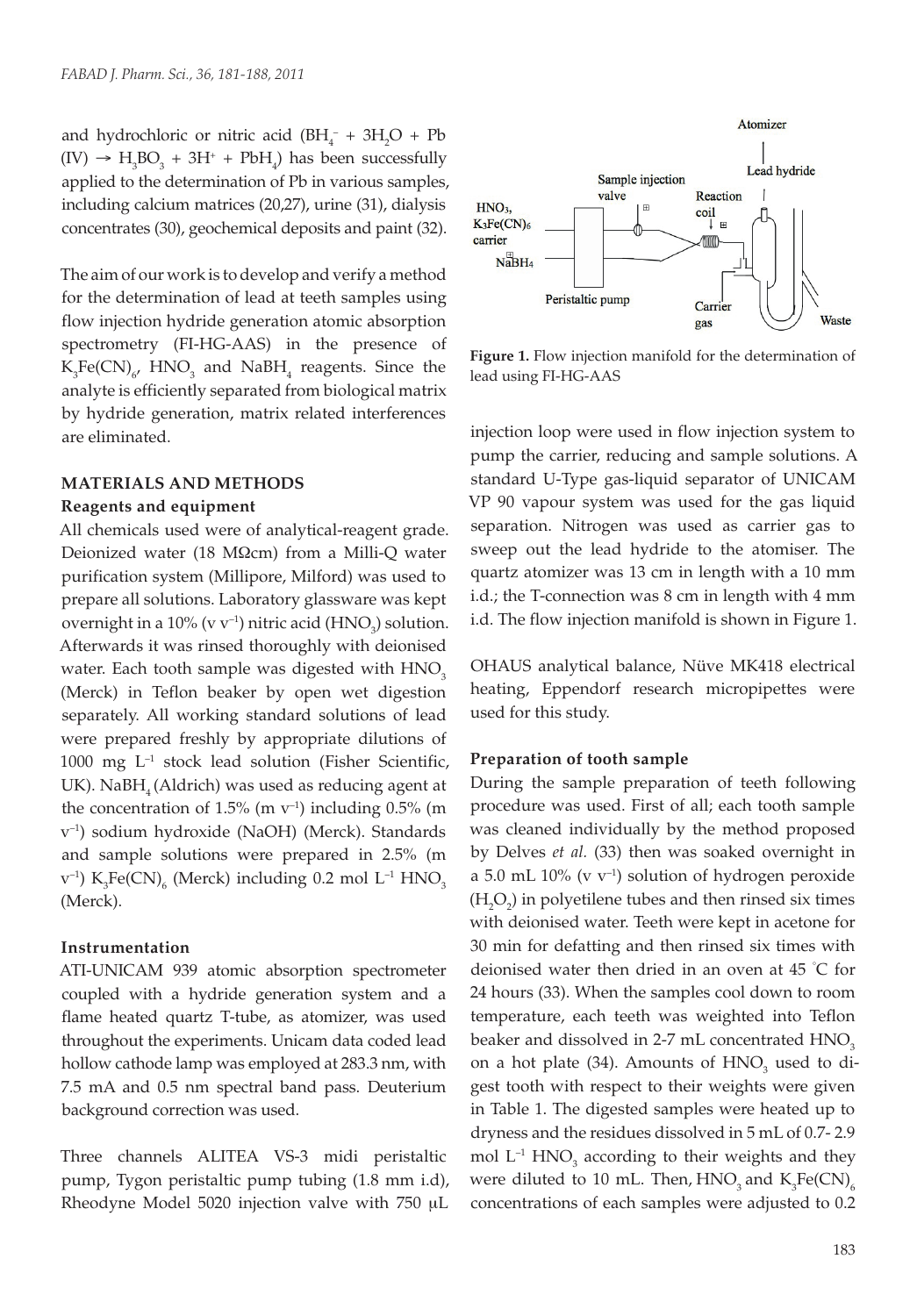| Dried tooth weight<br>(g) | Volume of concentrated<br>$HNO3$ (mL) |
|---------------------------|---------------------------------------|
| < 0.2                     | 2                                     |
| $0.2 - 0.4$               | 3                                     |
| $0.4 - 0.6$               | 4                                     |
| $0.6 - 0.9$               | 5                                     |
| $0.9 - 1.1$               | 6                                     |
| >1.1                      | 7                                     |

**Table 1.** Weight of tooth and the volume of  $\text{HNO}_3$  for digestion

mol  $L^{-1}$  and 2.5% (m  $v^{-1}$ ) respectively with proper dilutions. Blanks were also prepared according to the amounts of solvents used in each digestion process. SRM was prepared by using the same digestion procedure.

# **Recommended analytical procedure**

Lead standard solutions were prepared including 2.5% (m v<sup>-1</sup>)  $K_3Fe(CN)_6$  and 0.2 mol L<sup>-1</sup> HNO<sub>3</sub>. The carrier solution was 2.5% (m v<sup>-1</sup>)  $K_3Fe(CN)_6$  in 0.2 mol  $L^{-1}$  HNO<sub>3</sub>. 1.5% (m v<sup>-1</sup>) NaBH<sub>4</sub> as the reducing agent was prepared including  $0.5\%$  (m  $v^{-1}$ ) NaOH. An aliquot of 750 mL standard or sample solutions were injected to the flowing stream. Lead hydride was generated in the mixing coil with the reaction of  $N$ a $BH$ <sub>4</sub> and then carried to the quartz tube atomizer by nitrogen gas (flow rate 271 mL min–1). All measurements were recorded as peak height absorbance. External calibration method was used for the FI-HG-AAS measurements to determine the amount of lead at teeth and SRM.

# **RESULTS AND DISCUSSION Optimisation studies**

All optimisation studies were made with the same teeth solution. For this purpose, ten teeth were digested in the same medium according to the procedure described above and the residue was dissolved with  $\rm HNO_3$  then diluted.

The parameters that directly affect the analytical signal in FI-HG-AAS measurement (e.g. sample volume, flow rates and concentrations of various



**Figure 2.** Effects of HCl and HNO<sub>3</sub> concentrations on signal intensity

reagents, nitrogen gas flow rate, and reaction coil length) were optimized.

Sample acid concentration was an important factor that influences the generation of lead hydride.  $HNO<sub>3</sub>$  and HCl are the most common acids used for carrier solution with  $K_3Fe(CN)_{6}$ , so the effects of two acids with  $K_3Fe(CN)_6$  in FI-HG-AAS system were investigated (Fig.2).  $HNO<sub>3</sub>$  is widely used to digest the biological samples, to dissolve the digested residue. Thus, using  $HNO<sub>3</sub>$  is more advantageous than using HCl. The highest signals were obtained between 0.1 and 0.2 mol  $L^{-1}$  HNO<sub>2</sub> and 0.1 mol  $L^{-1}$ HCl concentrations; beyond this range the sensitivity decreased drastically as shown in Fig.2. This narrow range of HCl concentration is a general shortcoming of HG-AAS for lead determination.

Other parameters that affect the hydride generation efficiency are  $K_3Fe(CN)_{6}$  and NaBH<sub>4</sub> concentrations. The optimisation study of oxidizing agent  $(K_{3}Fe(CN)_{6})$ and reductant  $(NaBH<sub>4</sub>)$  were shown in Figure 3. Lead signal was stable between 2.0 and  $3.0\%$  (m  $v^{-1}$ )  $K_{3}Fe(CN)_{6}$  and 1.0 and 2.0% (m v<sup>-1</sup>) NaBH<sub>4</sub>. Thus 2.5% (m v<sup>-1</sup>)  $\text{K}_{3}\text{Fe(CN)}_{6}$  and 1.5% (m v<sup>-1</sup>) NaBH<sub>4</sub> were used for further experiments.

The absorbance signal was strongly dependent on the flow rate of  $K_3Fe(CN)_6$  and NaBH<sub>4</sub>. Effects of flow rate of the solutions and the length of reaction coil were investigated in Figures 4. The signal intensity is directly proportional to the flow rate of the solutions. Optimum flow rate value was choosed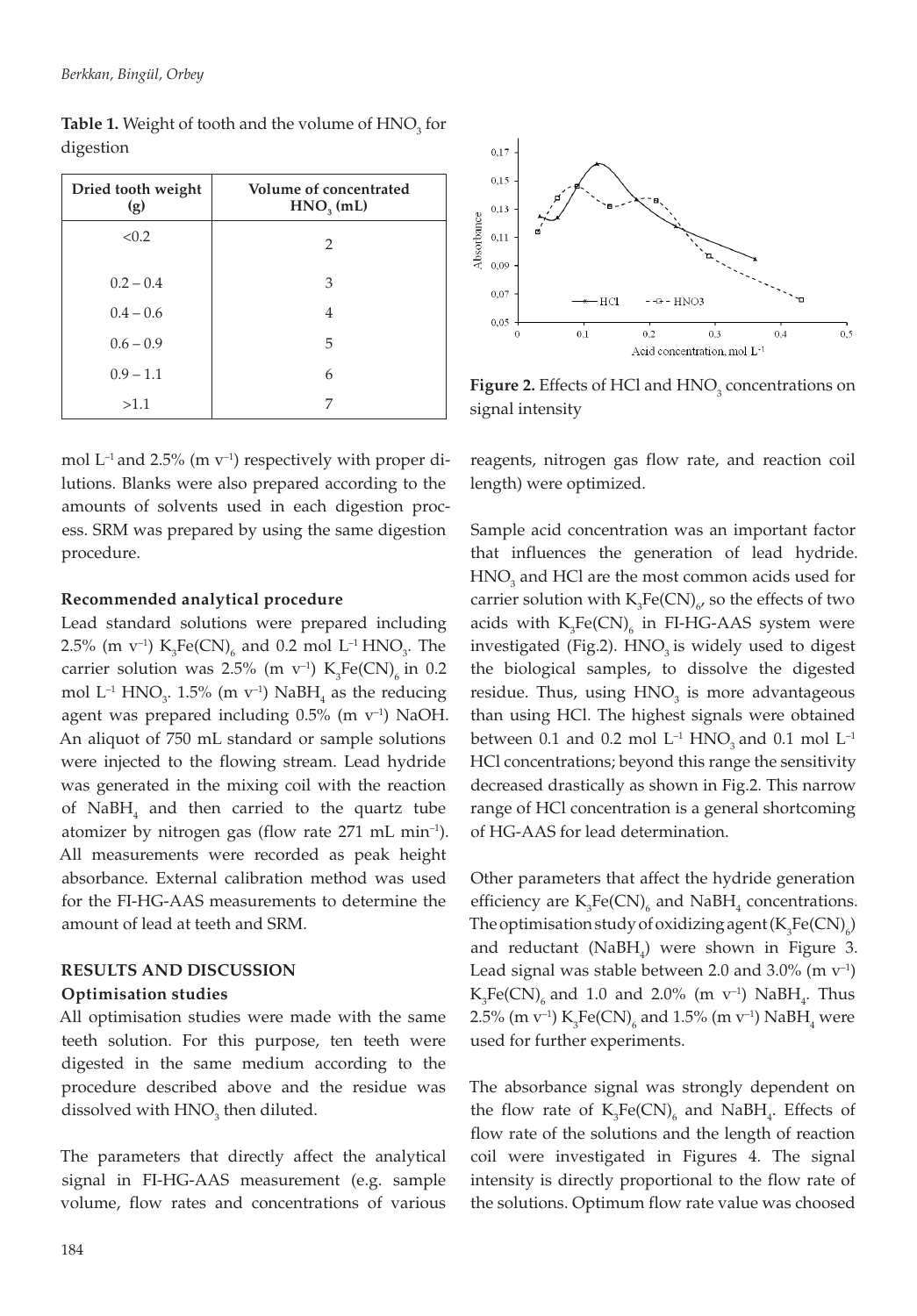

**Figure 3.** Effects of  $K_3Fe(CN)_{6}$  ( $\Delta$ ) and NaBH<sub>4</sub> ( $\Theta$ ) concentrations on signal intensity.



**Figure 4.** Effects of flow rate of solutions and reaction coil length on signal intensity

as  $8.6$  mL min<sup>-1</sup> according to the peak shape and highest signal intensity. The length of reaction coil has varied depending on hydride generation kinetics of the elements, concentrations and flow rate of the reactives. The length of the reaction coil was selected considering the sensitivity and peak shape of the signal. The highest sensitivity was obtained at 25 cm reaction coil length.

The gas–liquid separation can be controlled by the flow rate of carrier gas, which also influences the transfer to the atomizer and dilution in the gas phase. Effects of nitrogen gas flow rate and sample volume on lead signal intensity were shown in Figure 5. Optimum flow rate and sample volume were chosen  $270$  mL min<sup>-1</sup> and  $750$   $\mu$ L, respectively for further studies.



**Figure 5.** Effects of nitrogen gas flow rate and sample volume on signal intensity

# **Analytical figures of merit**

The slopes of external calibration and the standard addition method were not different statistically in FI-HG-AAS. So the external calibration method was used to determine the lead at teeth with FI-HG-AAS. Forty teeth samples were analyzed and Pb levels were found between 0.66 and 15.60  $\mu$ g g<sup>-1</sup> (Table 2). The detection limit  $(3s_b m^{-1})$ , where  $s_b$  is the standard deviation of the blank signals, m is the slope of the calibration graph) and characteristic sensitivity (concentration which gives the 0.0044 absorbance) for  $750 \mu L$  sample volume were found to be  $0.4 \mu g$  $L^{-1}$  and 0.6 µg  $L^{-1}$ , respectively in FI-HG-AAS. The calibration graph was linear between 10 and 60  $\mu$ g L<sup>-1</sup> for standard solutions. The equation of the calibration graph obtained by linear regression was  $y = 0.0078C$ + 0.0015 ( $\mathbb{R}^2$  = 0.9992), where y is the peak height absorbance of lead signal and C is the concentration of lead in  $\mu$ g L<sup>-1</sup> (Fig. 6). The precision of the system in terms of R.S.D% for 11 replicate measurements of blank was found as 3.8%. The sampling frequency was 70 measurements per hour. The life of quartz tube was 300 measurements for teeth samples.

Accuracy of the FI-HG-AAS method was tested using SRM. Lead concentration of SRM obtained with the FI-HG-AAS (1.35  $\pm 0.02$  µg g<sup>-1</sup> Pb) method was in agreement with the certified value  $(1.335 \pm 0.014 \text{ µg})$  $g^{-1}$  Pb) using Student's t-test ( $p = 0.05$ ).

Typical signal obtained with teeth solution in FI-HG-AAS was shown in Fig.7. It should be noted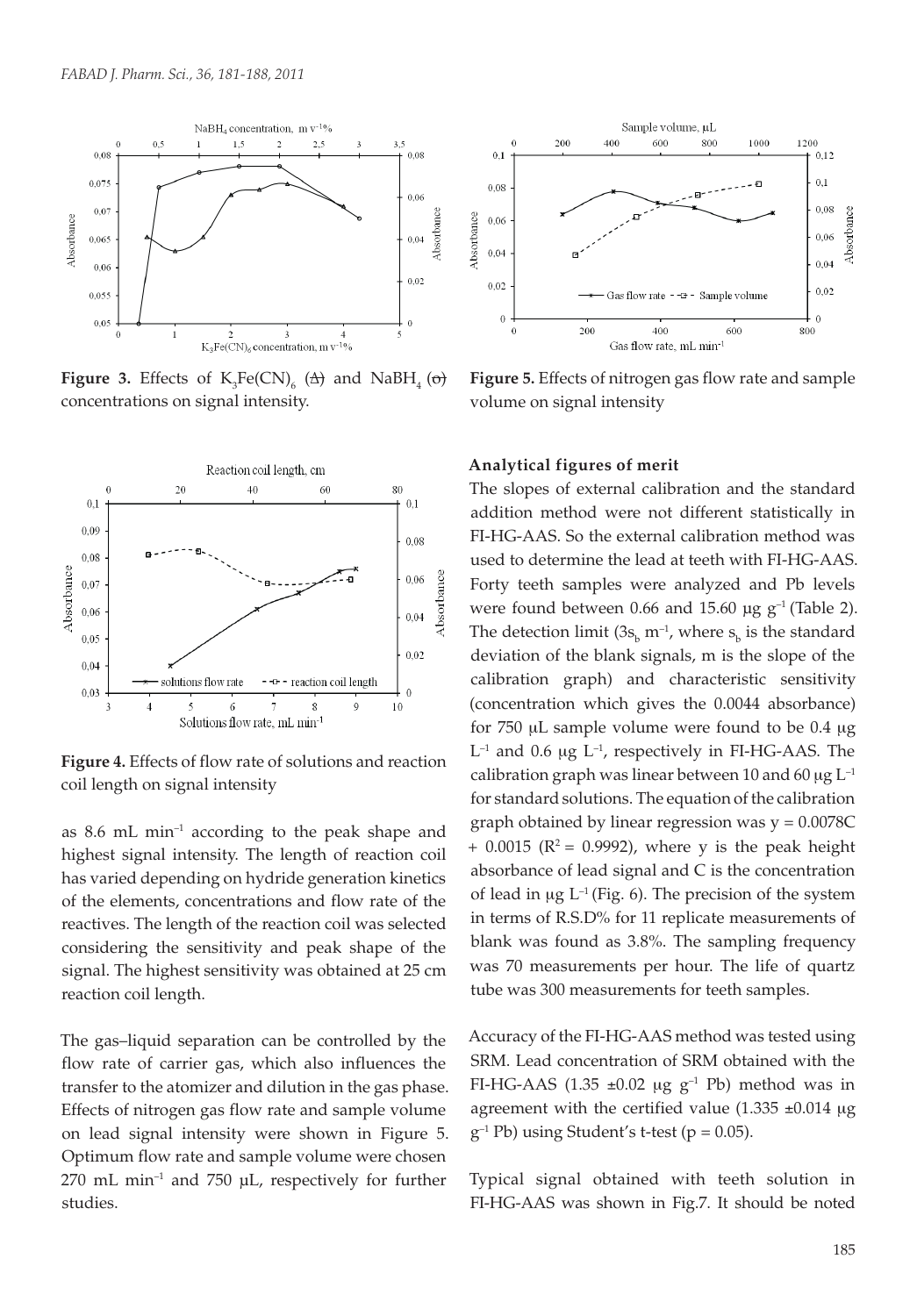

**Figure 6.** Calibration graph of Pb with FI-HG-AAS



**Figure 7.** Flow injection profile of lead in diluted tooth using FI-HG-AAS

that almost no background signal was observed in the signal; this is the distinct advantage of the hydride technique.

# **CONCLUSION**

Chemical vapour generation technique has an advantage to decrease the interferences due to the selectivity of the analyte to the vapour phase. Since no significant background signal was observed with sample solution. Using external calibration method in FI-HG-AAS has a big advantage in routine analysis in terms of time.

Quartz t-tube lifetime was found approximately 300 measurements due to the fluoride in teeth. This is comparable with graphite tube in ETAAS. No significant difference was observed statistically in lead concentration in SRM with FI-HG-AAS. Therefore FI-HG-AAS is sensitive, fast, and economical method to analyse lead in tooth sample.

**Table 2.** Concentrations of lead in teeth samples with FI-HG-AAS

| Sample no.     | Concentration of Pb mg $g^{-1}$ (n = 3) |
|----------------|-----------------------------------------|
| 1              | $2.78 \pm 0.10$                         |
| $\overline{2}$ | $7.09 \pm 0.66$                         |
| 3              | $3.20 \pm 0.08$                         |
| $\,4\,$        | $1.46 \pm 0.06$                         |
| 5              | $2.94 \pm 0.23$                         |
| 6              | $4.68 \pm 0.06$                         |
| 7              | $4.40 \pm 0.21$                         |
| $\,8\,$        | $1.37 \pm 0.07$                         |
| 9              | $1.07 \pm 0.10$                         |
| 10             | $0.97 \pm 0.01$                         |
| 11             | $2.20 \pm 0.30$                         |
| 12             | $2.35 \pm 0.08$                         |
| 13             | $1.72 \pm 0.08$                         |
| 14             | $3.25 \pm 0.40$                         |
| 15             | $5.16 \pm 0.24$                         |
| 16             | $2.53 \pm 0.13$                         |
| 17             | $5.42 \pm 0.51$                         |
| 18             | $7.83 \pm 0.36$                         |
| 19             | $15.60 \pm 1.24$                        |
| 20             | $1.56 \pm 0.19$                         |
| 21             | $6.90 \pm 0.60$                         |
| 22             | $1.65 \pm 0.24$                         |
| 23             | $3.56 \pm 0.17$                         |
| 24             | $2.06 \pm 0.25$                         |
| 25             | $4.29 \pm 0.26$                         |
| 26             | $5.71 \pm 0.15$                         |
| 27             | $1.88 \pm 0.08$                         |
| 28             | $3.23 \pm 0.24$                         |
| 29             | $1.20 \pm 0.06$                         |
| 30             | $4.55 \pm 1.29$                         |
| 31             | $5.13 \pm 0.10$                         |
| 32             | $3.56 \pm 0.06$                         |
| 33             | $4.82 \pm 0.10$                         |
| 34             | $2.20 \pm 0.08$                         |
| 35             | $5.57 \pm 0.51$                         |
| 36             | $1.11 \pm 0.06$                         |
| 37             | $0.66 \pm 0.03$                         |
| 38             | $2.74 \pm 0.75$                         |
| 39             | $1.81 \pm 0.09$                         |
| 40             | $2.60 \pm 0.04$                         |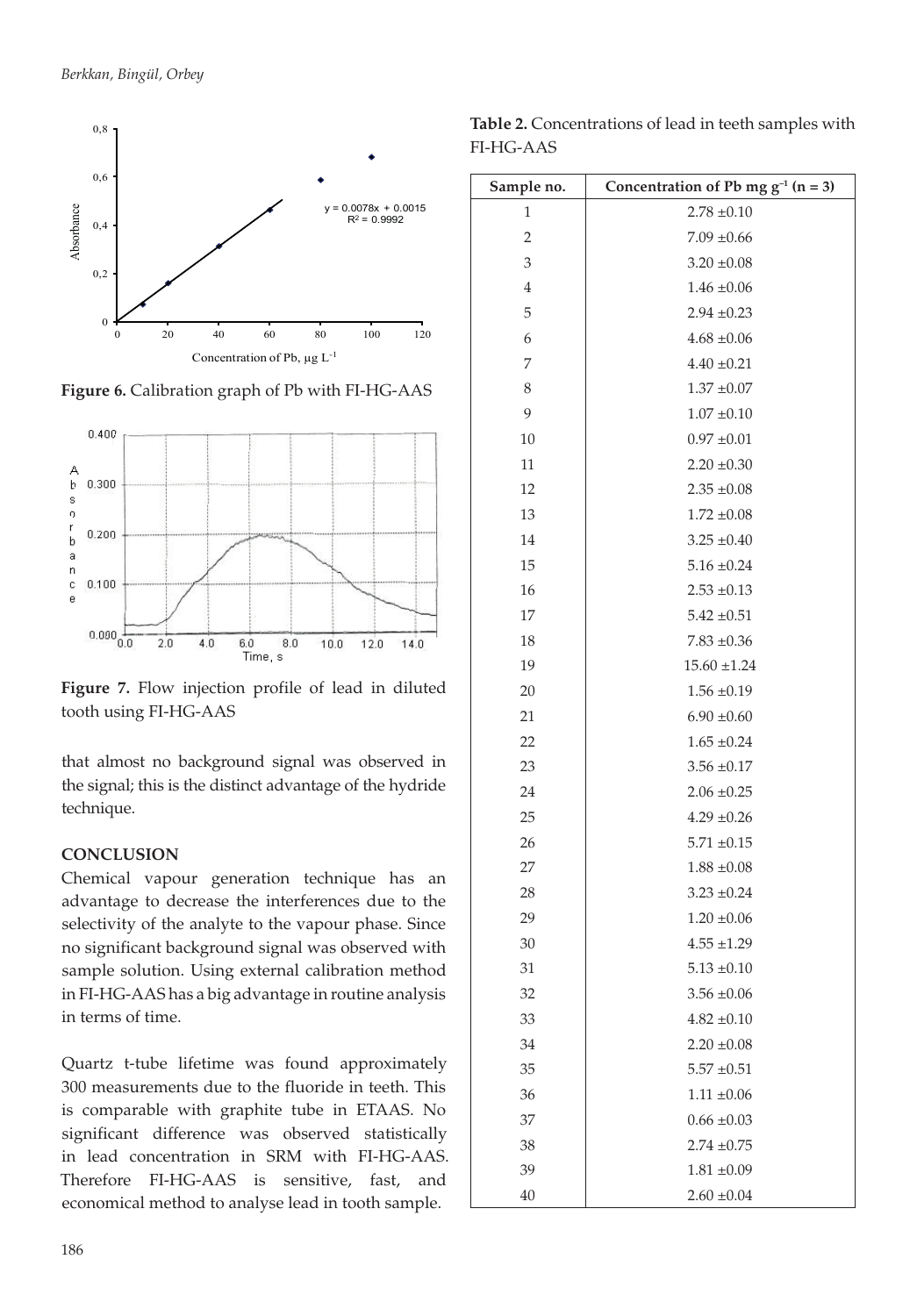# **REFERENCES**

- 1. Bowen HJM*. Trace Elements, Biochemistry,* Academic Press, New York, 1966.
- 2. Herber RFM, Stoeppler M*, Trace Element Analysis, Biological Specimens* Elsevier, Amsterdam, 1994.
- 3. Embrick LL, Porter KM, Pendergrass A, Butcher DJ, Haywood County NC. Characterization of lead and arsenic contaminationat Barber Orchard, *Microchemical Journal* 81 (1): 117-21, 2005
- 4. Korn MGA, Andrade JB, Jesus DS, Lemos VA, Bandeira MLSF, Santos WNL, Bezerra MA, Amorim FAC, Souza AS, Ferreira SLC. Separation and preconcentration procedures for the determination of lead using spectrometric techniques. *Talanta* 69 (1): 16–24, 2006.
- 5. Koyashiki GAK, Paoliello MMB, Matsuo T, Oliveira MMB, Mezzaroba L, Carvalho MF, Sakuma AM, Turini C, Vannuchi MTO, Barbosa CSD*.* Lead levels in milk and blood from donors to the Breast Milk Bank in Southern Brazil. *Environmental Research* 110 (3): 265–71, 2010.
- 6. Xintaras C. *U.S. Department of Health and Human Services*, Atlanta, 1992.
- 7. http://www.link.med.ed.ac.uk/hew/chemical/ lead.html, accessed in May 14.
- 8. Burguera JL, Burguera M*.* Recent on-line processing procedures for biological samples for determination of trace elements by atomic spectrometric methods. *Spectrochim. Acta Part B* 64 (6): 451-58, 2009
- 9. Yebra-Biurrum MC, Cancela-Pérez S, Moreno-Cid A. Coupling continuous ultrasound-assisted extraction, preconcentration and flame atomic absorption spectrometric detection for the determination of cadmium and lead in mussel samples. *Anal. Chim. Acta,* 533 (1): 51–6, 2005
- 10. Cespón-Romero RM, Yebra-Biurrum MC. Determination of trace metals in urine with an on-line ultrasound-assisted digestion system combined with a flow-injection preconcentration manifold coupled to flame atomic absorption spectrometry. *Anal. Chim. Acta* 609 (2): 184–91, 2008.
- 11. Zheng F, Hu B. MPTS-silica coated capillary microextraction on line hyphenated with inductively coupled plasma atomic emission spectrometry for the determination of Cu, Hg

and Pb in biological samples. *Talanta* 73 (2): 372– 9, 2007.

- 12. Gonzalez MH, Souza GB, Oliveira RV, Forato LA, Nobrega JA, Nogueira ARA. Microwave-assisted digestion procedures for biological samples with diluted nitric acid: Identification of reaction products. *Talanta* 79 (2): 396–401, 2009.
- 13. Vereda Alonso E, Siles Cordero MT, García de Torres A, Cano Pavón JM. Lead ultra-trace on-line preconcentration and determination using selective solid phase extraction and electrothermal atomic absorption spectrometry: applications in seawaters and biological samples. *Analytical and Bioanalytical Chemistry* 385 (7): 1178–85, 2006.
- 14. Ertas N, Arslan Z, Tyson JF. Determination of lead by hydride generation atom trapping flame atomic absorption spectrometry. *J. Anal. At. Spectrom*. 23 (2): 223–228, 2008.
- 15. Tinggi U, Reilly C, Hahn S, Capra MJ. Comparison of wet digestion procedures for the determination of cadmium and lead in marine biological tissues by Zeeman graphite furnace atomic absorption spectrophotometry *Science of the Total Environment* 125: 15–23, 1992.
- 16. Dedina J. Atomization of volatile compounds for atomic absorption and atomic fluorescence spectrometry: On the way towards the ideal atomizer. *Spectrochim. Acta Part B* 62 (9): 846–72, 2007.
- 17. Dedina J, Tsalev DL. *Hydride Generation Atomic Absorption Spectrometry*. John Wiley & Sons, Chichester, 1995.
- 18. Alp O, Demiröz H, Ataman OY, Ertaş N. Determination of cadmium in high salt content matrices by flow injection cold vapor atomic absorption spectrometry.*Turk J. Chem.* 36 (2): 247- 56, 2012
- 19. Abdulsahib H T. Determination of lead in human teeth by Hydride Generation Atomic Absorption Spectrometry. *American Journal of Environmental Sciences* 7 (5): 409- 14, 2011.
- 20. Brindle ID, Mc Laughlin R, Tangtreamjitmun N. Determination of lead in calcium carbonate by flow-injection hydride generation with dc plasma atomic emission detection. *Spectrochim. Acta Part B.* 53 (6-8): 1121-9, 1998.